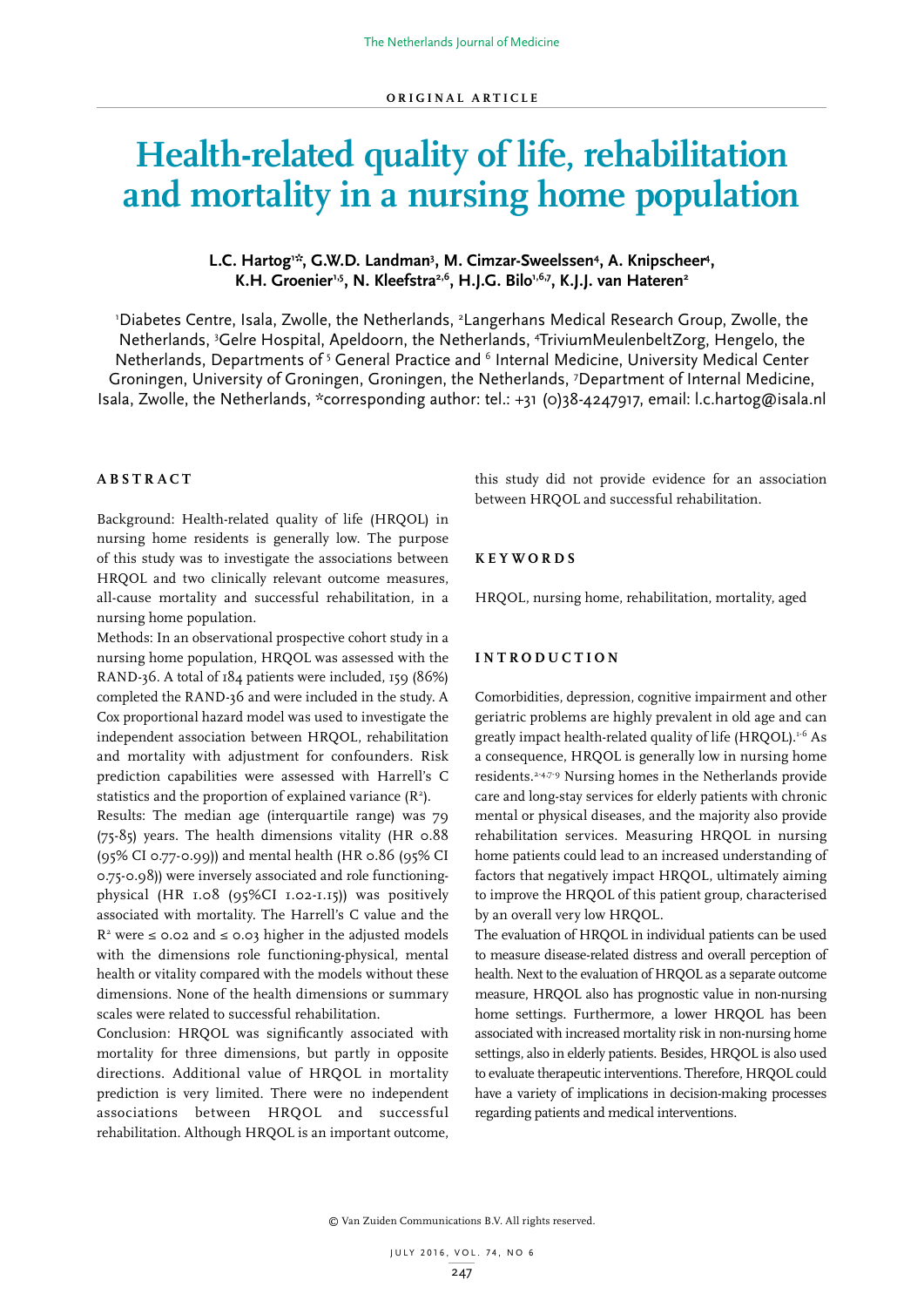Increased understanding of HRQOL in nursing home patients could improve the HRQOL and outcome of these patients. As mortality risk is already very high in old age, other clinical outcomes, besides HRQOL itself, such as successful rehabilitation, may be more relevant. Several studies have reported a relationship between HRQOL and rehabilitation in, for example, stroke patients.<sup>10,11</sup> Low HRQOL corresponds to substantial limitations in physical, emotional and social well-being due to a medical condition or its treatment.<sup>12</sup> These aspects of HRQOL can negatively influence successful rehabilitation. The associations between HRQOL and rehabilitation may be bidirectional: on the one hand successful rehabilitation itself can improve HRQOL13-15 and on the other hand a higher HRQOL may improve motivation and increase the chance of successful rehabilitation.

To our knowledge, there are no studies that have investigated the relationship between HRQOL and rehabilitation in a nursing home. Only one study investigated the relationship between HRQOL and mortality in a nursing home setting.<sup>16</sup> Furthermore, no studies have reported whether measuring HRQOL had a discriminatory value, using for example the Harrell's C to assess the predictive capability of HRQOL in a nursing home population. The continuous growth of the elderly population in combination with the severely impaired HRQOL in our oldest old underlines the importance to gain more understanding of the implications of HRQOL in nursing home populations. The purpose of this study was to investigate the associations between HRQOL and two clinically relevant outcome measures, all-cause mortality and successful rehabilitation, in patients admitted to a nursing home.

# **MATERIALS AND METHODS**

The study is reported according to the STROBE (Strengthening The Reporting of Observational Studies in Epidemiology) recommendations.<sup>17</sup>

#### **Study sample**

The design and details of this prospective observational cohort study have been described previously.18 Only patients from rehabilitation and somatic departments were included. Patients admitted to a somatic department receive prolonged or permanent care whereas patients in the rehabilitation department are admitted with the intention to rehabilitate and return home. Recruitment and all study procedures, for example administering the HRQOL questionnaire, for patients in the somatic department took place between September 2010 and December 2010. Timing of inclusion was different for each somatic patient. For patients in the rehabilitation department, recruitment and all study procedures took

place between September 2010 and December 2011, mostly within the first weeks of admission.

Patients admitted to the psychogeriatric department were excluded, because these patients are generally not able to complete HRQOL questionnaires.<sup>19</sup> Other exclusion criteria were a life expectancy less than four weeks and an impending transfer to a hospice department.

# **Data collection**

An elderly care physician collected all baseline data directly after inclusion. Baseline data included demographic characteristics, full medical histories (including cardiovascular disease (CVD), diabetes mellitus and hypertension), and medication use. Trained physicians or nurses administered the questionnaires at baseline. HRQOL was measured using the RAND-36 questionnaire.<sup>12,20</sup> The RAND-36 is a generic instrument to measure aspects of health that are relevant to functional status and well-being.20,21 The RAND-36 consists of nine aspects of health status: physical functioning, role limitations due to physical problems (role functioningphysical), bodily pain, general health, vitality, social functioning, role limitations due to emotional problems (role functioning-emotional), mental health, and health change. Each dimension has a 100-point scale, where higher scores indicate better HRQOL. Of the nine scales two component summary scores can be calculated: a physical component summary (PCS) and a mental component summary (MCS). In 2015, vital status and cause of death were retrieved from the records maintained by the nursing home and general practitioners.

# **Clinical outcome measures**

All-cause mortality and successful rehabilitation were the primary endpoints. Successful rehabilitation was defined as either discharge to the patient's own home or an adapted home for the elderly, where they were self-reliant. Successful rehabilitation was investigated in the subgroup of patients admitted to the rehabilitation department.

## **Statistical analyses**

Continuous variables are presented as mean with the standard deviation for normally distributed variables, or as median with an interquartile range (IQR) for non-normally distributed variables. Cox proportional hazard modelling was used to investigate the relationship between HRQOL and: 1) all-cause mortality and 2) successful rehabilitation, with and without adjustment for the following confounders: age, gender, smoking, body mass index, a history of cardiovascular, or pulmonary disease, hypertension, psychiatric disease, length of stay before study inclusion, and the number of medications they were using. Collinearity was tested between each of the RAND-36 dimensions and the confounders. All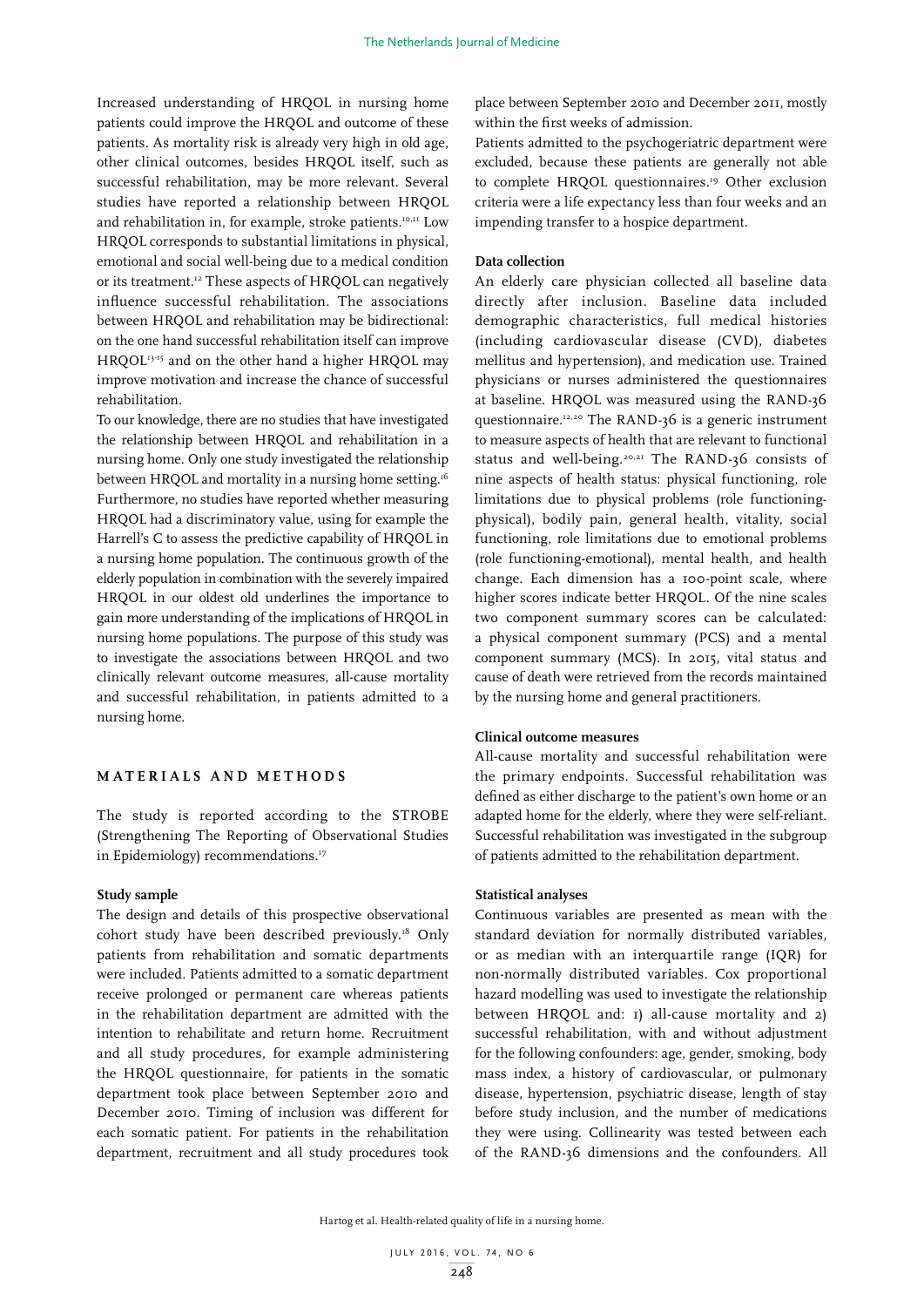hazard ratios refer to a ten-point higher score on the RAND-36 dimensions. In case of significant associations in the Cox regression models, risk prediction capabilities were assessed with Harrell's C statistics and the proportion of explained variance  $(R^2)$ .<sup>22,23</sup> The Schoenfeld residual plots were inspected for each predictor variable to check the assumption of proportional hazards; all assumptions were met unless stated otherwise. A two-sided p < 0.05 was considered significant. All statistical analyses were performed using SPSS software version 22 (IBM, Armonk, New York, USA) and STATA (version 13; StataCorp, College Station, Texas, USA).

#### **Ethical approval and clinical trial registration**

Before starting the study, the Central Committee of Research Involving Human Subjects (CCMO) in the Netherlands was contacted. The CCMO agreed that with the current design, no formal approval of an accredited medical ethics committee was needed. According to Dutch guidelines this research does not fall under the scope of the Medical Research Involving Human Subjects Act. This study was performed in accordance with the Declaration of Helsinki, the treating physicians and nurses obtained written informed consent from all patients and data were analysed anonymously. The study was registered on ClinicalTrials.gov (NCT01362751).

## **RESULTS**

A total of 184 patients were included in this cohort. HRQOL data were completed for 159 (86%) patients. From the 159 included patients, 123 patients were admitted to the rehabilitation department and 36 to the somatic department. Baseline characteristics of the total study population are presented in *table 1*. The median age (IQR) was 79.2 (75.2-85.9) years. Median PCS and MCS (IQR) scores were  $44$  (34-57) and 59 (48-74), respectively.

Patients in the rehabilitation department were older, had a lower BMI, hypertension was seen more frequently, and psychiatric disease was seen less often compared with patients in the somatic department (*Appendix table 1*). No difference in mortality hazard was observed between the rehabilitation department and the somatic department (hazard ratio (HR) 0.90 (95% confidence interval (CI) 0.66-1.21). Patients with missing data had a higher history of dementia and CVD compared with patients without missing data (*Appendix table 1*). Missing data were not significantly associated with mortality or successful rehabilitation, HR 0.89 (95% CI 0.47-1.71) and HR 1.41 (95%CI 0.47-4.23), respectively.

## **HRQOL and mortality**

During a median follow-up period of 3.4 years, 75 (47%) patients had died. Three out of nine health dimensions were independently associated with all-cause mortality (after adjusting for confounders). The health dimensions vitality and mental health were inversely associated with mortality: HR 0.88 (95% CI 0.77-0.99) and HR 0.86 (95% CI 0.75-0.98), respectively. The dimension role functioning-physical was positively associated with mortality: HR 1.08 (95% CI 1.02-1.15). PCS and MCS component scores were not significantly associated with all-cause mortality. In model 2, age was the only covariate besides the above-mentioned three health dimensions, which was significantly related to mortality (HR 1.08 (95% CI 1.04-1.12)). The results of the Cox regression analyses are presented in *table 2*.

Post-hoc analyses were performed according to type of department. Because of the small number of somatic long-term patients (n=36), we first adjusted for age and gender in both groups (*Appendix table 2*). The analyses with the fully adjusted model were only performed for the rehabilitation group (*Appendix table 3*). In additional analyses, stratified according to type of department, no significant associations were seen between HRQOL and mortality within the group of somatic patients. Within the rehabilitation group significant relations with mortality were observed for the dimensions mental health and general health perception: HR 0.80 (95% CI 0.69-0.94) and HR 0.85 (95% CI 0.74-0.99), respectively. After adjustment for all selected confounders, a significant relationship in the rehabilitation group was only seen between the dimension role functioning-physical and mortality (HR 1.08 (95% CI 1.00-1.18)).

The results of the analyses regarding the risk prediction capabilities are presented in *table 3*. The Harrell's C values for the adjusted model of the dimensions role functioningphysical, mental health and vitality were 0.69 (95% CI 0.62-0.75), 0.69 (95% CI 0.63-0.75) and 0.68 (95% CI 0.62-0.74), respectively. The Harrell's C values and the  $R^2$  were  $\leq$  0.02 and  $\leq$  0.03 higher in the models with the HRQOL dimensions role functioning-physical, mental health or vitality compared with the models without these three dimensions.

## **HRQOL and successful rehabilitation**

Data on HRQOL were missing for 5 (4%) out of 128 patients admitted to the rehabilitation department. During a median follow-up period of 36 days (IQR 7-88), 102 patients were successfully rehabilitated; 90 patients were discharged to their own home and 12 were discharged to an adapted home for the elderly. Patients who were successfully rehabilitated had higher scores on the subscales mental health, vitality and health change, while they scored lower on the subscale bodily pain. None of the health dimensions or summary scales were significantly associated to successful rehabilitation in the regression analyses (*table 2*).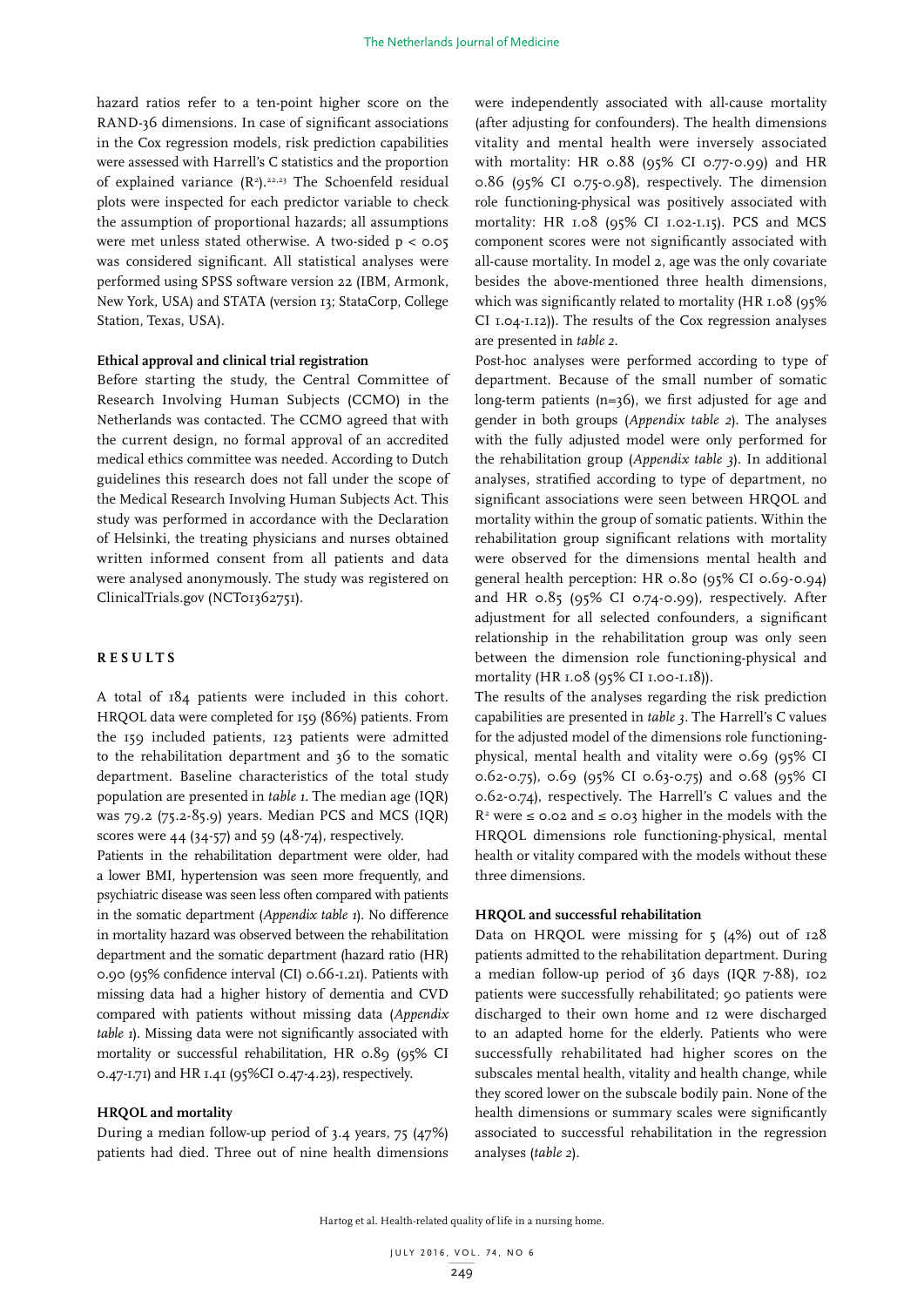| Table I. Baseline characteristics           |                                    |                                         |                                      |         |                                           |                                             |         |
|---------------------------------------------|------------------------------------|-----------------------------------------|--------------------------------------|---------|-------------------------------------------|---------------------------------------------|---------|
| Characteristic                              | Total<br><b>HRQOL</b><br>$N = 159$ | <b>Deceased</b><br>patients<br>$N = 75$ | Patients who<br>survived<br>$N = 84$ | p-value | Successful<br>rehabilitation<br>$N = 102$ | No successful<br>rehabilitation<br>$N = 2I$ | p-value |
| <b>Demographics</b>                         |                                    |                                         |                                      |         |                                           |                                             |         |
| Age <sup>a</sup>                            | $79(75-85)$                        | $85(79-88)$                             | $78(72-84)$                          | 0.005   | $81(76-86)$                               | $85(79-89)$                                 | 0.04    |
| Female gender <sup>b</sup>                  | III (70%)                          | 49 (65%)                                | 62(74%)                              | 0.25    | 74 (73%)                                  | 15(71%)                                     | 0.92    |
| Body mass index, kg/m <sup>2a</sup>         | $27(23-29)$                        | $25(22-29)$                             | $26(23-29)$                          | 0.73    | 25 (23-28)                                | 24 (22-27)                                  | 0.38    |
| Hypertension <sup>b</sup>                   | 124(78%)                           | 66 (88%)                                | 58 (69%)                             | 0.005   | 81(79%)                                   | 20(95%)                                     | 0.09    |
| History of CVD <sup>b</sup>                 | 67(42%)                            | 38 (51%)                                | 29 (35%)                             | 0.04    | 39 (38%)                                  | 8(38%)                                      | 0.99    |
| Diabetes mellitus <sup>b</sup>              | 68 (43%)                           | 36(48%)                                 | 32 (38%)                             | 0.2I    | 45 (44%)                                  | 9(43%)                                      | 0.92    |
| Dementiab                                   | II $(7%)$                          | 7 (9%)                                  | 4(5%)                                | 0.26    | 4(4%)                                     | 4(19%)                                      | 0.01    |
| Psychiatric disease <sup>b</sup>            | 54 (34%)                           | 27 (36%)                                | 27 (32%)                             | 0.61    | 20(20%)                                   | 12 (57%)                                    | 0.005   |
| Pulmonary disease <sup>b</sup>              | 40 (25%)                           | 20(27%)                                 | 20(24%)                              | 0.68    | 29 (28%)                                  | 4(19%)                                      | 0.38    |
| Current smoker <sup>b</sup>                 | 21 (13%)                           | 8(11%)                                  | 13(16%)                              | 0.37    | 12 (12%)                                  | $\circ$ (0%)                                | 0.09    |
| Number of medicines <sup>a</sup>            | $9(6-11)$                          | $9(7-I)$                                | $8(5-10)$                            | 0.06    | $9(6-10)$                                 | $8(6-I)$                                    | 0.70    |
| Measurements                                |                                    |                                         |                                      |         |                                           |                                             |         |
| Physical functioning <sup>a</sup>           | $IO(5-30)$                         | $IO (0-30)$                             | $13(5-30)$                           | 0.36    | $15(5-35)$                                | $IO (0-28)$                                 | O.I.O   |
| Social functioning <sup>a</sup>             | $50(50-63)$                        | $63(50-75)$                             | $50(50-63)$                          | 0.19    | $50(50-63)$                               | $50(50-75)$                                 | 0.76    |
| Role functioning-<br>physical <sup>a</sup>  | $O (O-5O)$                         | $O (O-75)$                              | $O (O - 44)$                         | 0.12    | $O (O-25)$                                | o (o-38)                                    | 0.94    |
| Role functioning-<br>emotional <sup>a</sup> | $83(0-100)$                        | $67(0-100)$                             | $83(0-100)$                          | 0.73    | 33 (0-100)                                | 100 (0-100)                                 | 0.33    |
| Mental health <sup>a</sup>                  | $68(56-80)$                        | $64(52-80)$                             | $72(64-84)$                          | 0.02    | $72(63-84)$                               | 56 (44-72)                                  | 0.005   |
| Bodily pain <sup>a</sup>                    | $67(22-80)$                        | $67(33-88)$                             | $62(21-80)$                          | 0.65    | $50(20-78)$                               | 78 (47-90)                                  | 0.02    |
| Vitality <sup>a</sup>                       | 65 (45-75)                         | $60(45-75)$                             | $65(50-80)$                          | 0.08    | 65 (55-78)                                | $50(35-68)$                                 | 0.005   |
| General health<br>perception <sup>a</sup>   | $55(40-75)$                        | 50 (40-70)                              | 60 (45-75)                           | 0.06    | 58 (45-75)                                | 55 (40-70)                                  | 0.53    |
| Health change <sup>a</sup>                  | $50(25-50)$                        | 50 (25-50)                              | $50(25-50)$                          | 0.14    | $50(25-50)$                               | $25(0-50)$                                  | 0.03    |
| PCS score <sup>a</sup>                      | 44 (34-57)                         | 44 (34-57)                              | 44 (34-56)                           | 0.90    | $42(33-54)$                               | 42 (34-54)                                  | 0.97    |
| MCS score <sup>a</sup>                      | 69 (48-74)                         | 58 (43-73)                              | $61(51-75)$                          | 0.32    | 58 (49-74)                                | 59 (40-74)                                  | 0.38    |

Data are medians (interquartile range) or N (%). "Mann-Whitney U test was used to compare groups. <sup>b</sup>Chi square test was used to compare groups. CVD = cardiovascular disease; PCS = physical component summary; MCS = mental component summary.

## **D I S C U S S I O N**

HRQOL was significantly associated with mortality for three dimensions, but partly in opposite directions. We observed no independent association between HRQOL and successful rehabilitation.

#### **HRQOL and mortality**

During a median follow-up period of 3.4 years, 75 (47%) patients died. There is great variation in mortality rates in nursing home studies.16,24,25 Because nursing homes could provide care for patients with chronic mental or physical diseases or provide rehabilitation services or combined, mortality rates strongly depend on the type of nursing home. Taking this all together, it is difficult to make a reliable comparison of the mortality rates between the current and previous studies.

Higher scores on the dimensions vitality and mental health were related to a lower mortality risk, whereas a higher score on the dimension role functioning-physical was related to a higher mortality risk. The Harrell's C values and the  $R^2$  were  $\leq$  0.02 and  $\leq$  0.03 higher in the adjusted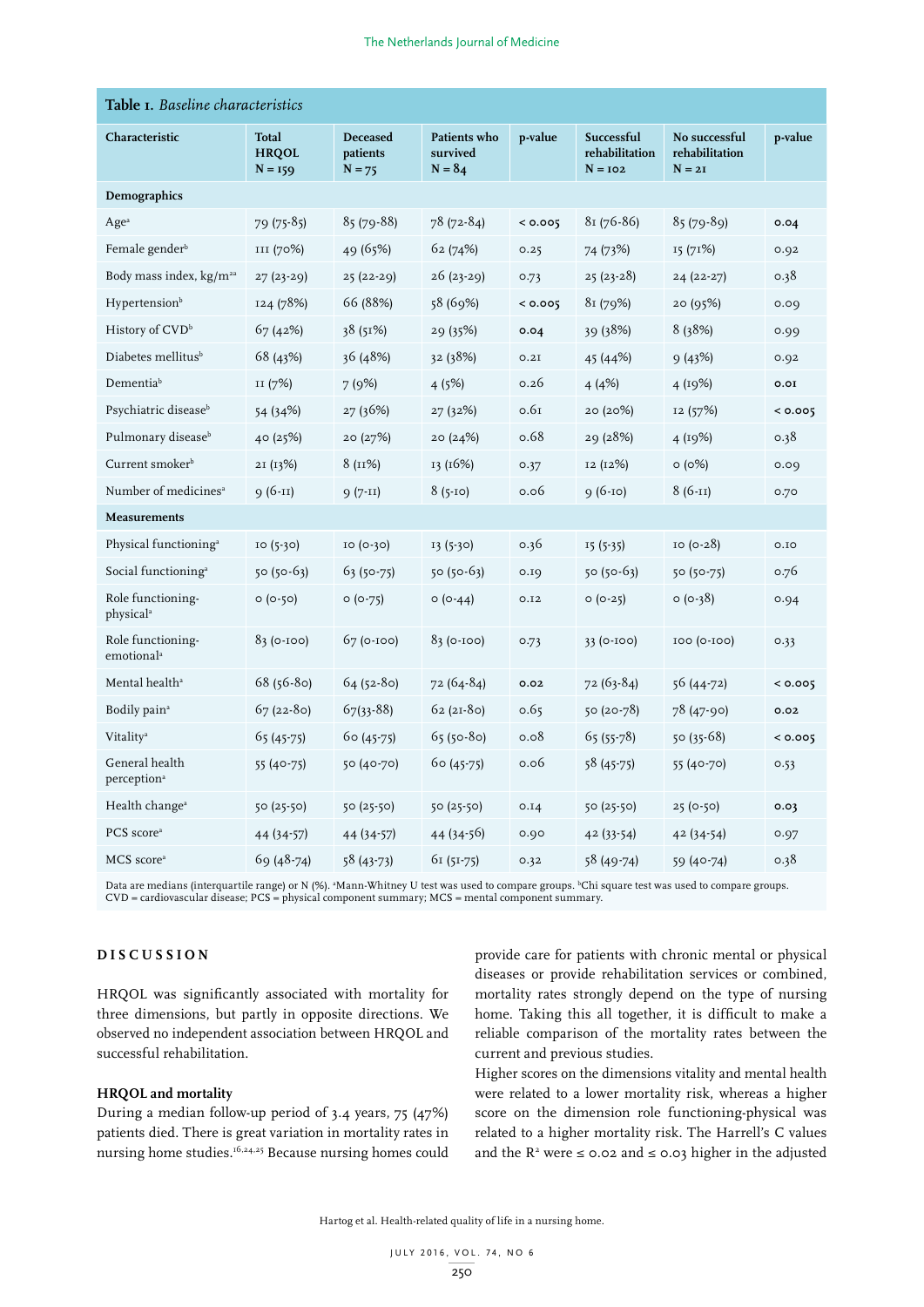|                            | All-cause mortality $(N = 159)$ |                         | Successful rehabilitation $(N = 123)$ |                        |  |
|----------------------------|---------------------------------|-------------------------|---------------------------------------|------------------------|--|
|                            | Model 1<br>HR $(95\%CI)$        | Model 2<br>$HR(95\%CI)$ | Model 1<br>$HR(95\%CI)$               | Model 2<br>HR (95%CI)  |  |
| Physical functioning       | $0.97(0.88 - 1.07)$             | $0.99$ (0.89-1.10)      | $1.06$ (0.97- $1.16$ )                | $1.05(0.96 - 1.16)$    |  |
| Social functioning         | $1.04 (0.9I-I.I7)$              | $1.03 (0.9I-I.I7)$      | $1.02 (0.93 - 1.13)$                  | $1.00 (0.90 - 1.12)$   |  |
| Role functioning-physical  | 1.03 (0.98-1.09)                | $1.08$ (1.02-1.15)      | $0.99$ (0.93-1.05)                    | $0.98$ (0.92-1.05)     |  |
| Role functioning-emotional | 1.01 (0.96-1.06)                | 1.01 (0.96-1.06)        | 1.00 (0.96-1.04)                      | $0.99$ (0.94-1.03)     |  |
| Mental health              | $0.83$ (0.75-0.94)              | $0.86$ (0.75-0.98)      | $1.08$ (0.97- $1.21$ )                | $1.06$ (0.94- $1.20$ ) |  |
| Bodily pain                | $1.01 (0.94 - 1.08)$            | $1.01 (0.94 - 1.08)$    | $0.94(0.89 - 1.00)$                   | $0.96$ (0.90-1.03)     |  |
| Vitality                   | $0.87$ (0.78-0.97)              | $0.88$ (0.77-0.99)      | $1.08$ (0.97- $1.21$ )                | $1.03(0.92 - 1.16)$    |  |
| General health perception  | $0.90 (0.80 - 1.00)$            | 0.91 (0.81-1.03)        | $1.00 (0.90 - 1.10)$                  | $1.00 (0.89 - 1.12)$   |  |
| Health change              | $0.93(0.85-1.02)$               | $0.95(0.87 - 1.05)$     | $1.08$ (1.00-1.17)                    | $1.07(0.99 - 1.17)$    |  |
| <b>PCS</b>                 | $0.97(0.84 - 1.13)$             | $I.02$ (0.88- $I.20$ )  | $1.00 (0.87 - 1.15)$                  | $0.99$ (0.84-1.15)     |  |
| <b>MCS</b>                 | $0.90 (0.78 - 1.03)$            | $0.91$ (0.88-1.06)      | $1.05(0.92 - 1.20)$                   | $1.00 (0.87 - 1.15)$   |  |

| Table 2. Relationship between HRQOL, all-cause mortality, and successful rehabilitation |
|-----------------------------------------------------------------------------------------|
|-----------------------------------------------------------------------------------------|

Model 1 is the unadjusted model. In Model 2 we adjusted for age, gender, smoking, DM, history of CVD, hypertension, BMI, history of pulmonary disease, history of psychiatric disease, length of stay, and the number of medications. The hazard ratios refer to a 10-point higher score on the RAND-36 dimensions. HR = hazard ratio; CI = confidence interval; PCS = physical component summary; MCS = mental component summary. Bold values correspond to a p-value of 0.05 or less.

**Table 3.** *Cox regression analyses and predictive capability for all-cause mortality. The Harrel's C statistic and the R2 for evaluating predictive capability the addition of HRQOL dimension role functioning-physical, mental health or vitality to model 2*

| All-cause mortality $(N = 159)$     | Hazard ratio<br>$(95\% \text{ CI})$ | Harrell's C<br>$(95\% \text{ CI})$ | $\mathbb{R}^2$<br>$(95\% \text{ CI})$ | Harrell's $C^*$<br>$(95\% \text{ CI})^*$ | $\mathbb{R}^{2\star}$<br>$(95\% \text{ CI})^*$ |
|-------------------------------------|-------------------------------------|------------------------------------|---------------------------------------|------------------------------------------|------------------------------------------------|
| Role functioning-physical (model 1) | $1.03(0.98-1.09)$                   | $0.55$ (0.49-0.61)                 | $(11.0 - 10.01)$ 10.0                 | NA                                       | NA                                             |
| Role functioning-physical (model 2) | $1.08$ (1.02-1.15)                  | $0.69(0.62 - 0.75)$                | $0.15(0.09 - 0.43)$                   | $0.67(0.61-0.73)$                        | $0.14(0.07-0.41)$                              |
| Mental health (model 1)             | $0.83(0.75-0.94)$                   | $0.61$ (0.55-0.68)                 | $0.06$ (0.00-0.19)                    | NA                                       | NA                                             |
| Mental health (model 2)             | $0.86$ (0.75-0.98)                  | $0.69(0.63-0.75)$                  | $0.17(0.10-0.42)$                     | $0.67$ (0.61-0.73)                       | $0.14(0.07-0.41)$                              |
| Vitality (model 1)                  | $0.87$ (0.78-0.97)                  | $0.59$ (0.52-0.66)                 | $0.05(0.01-0.17)$                     | NA.                                      | NA                                             |
| Vitality (model 2)                  | $0.88$ (0.77-0.99)                  | $0.68$ (0.62-0.74)                 | $0.17(0.10-0.42)$                     | $0.67$ (0.61-0.73)                       | $0.14(0.07-0.41)$                              |

Model 1 is the unadjusted model. In Model 2 we adjusted for age, gender, smoking, DM, history of CVD, hypertension, BMI, history of pulmonary disease, history of psychiatric disease, and the number of medications. The hazard ratios refer to a 10-point higher score on the RAND-36 dimensions.<br>HR = hazard ratio; CI = confidence interval; PCS = physical component su the models without the HRQOL dimensions role functioning-physical, mental health or vitality.

models with the dimensions role functioning-physical, mental health or vitality compared with the models without these dimensions.

The score on the role functioning-physical dimension expresses the problems in daily life caused by a physical condition. The positive association with mortality implies that experiencing fewer problems in daily life was associated with an increased mortality risk, which is counterintuitive and has not been previously reported. A possible explanation could be that these frail patients are accustomed to living with substantial limitations in functioning, and therefore scored low on this dimension. In addition, and probably even more relevant, this scale may be inappropriate for nursing home residents as the scale is composed of four individual questions which relate to work or daily activities. Finally, the results could be due to a type 1 error.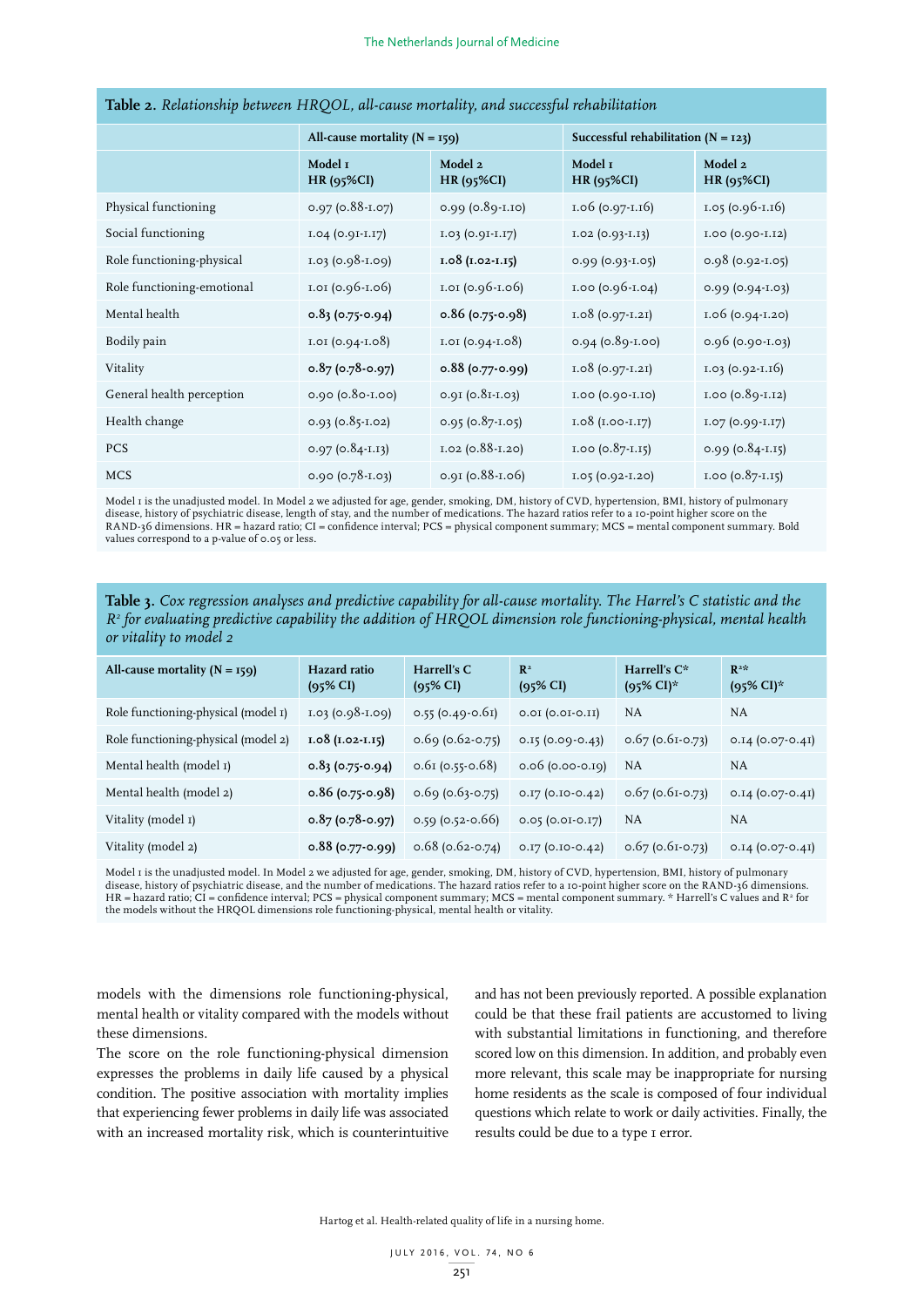The mental health and vitality dimensions were inversely associated with mortality, which was as we had expected and confirmatory to results from prior studies in different populations.26-30 The mental health dimension is related to depression and anxiety and the vitality scale is related to fatigue and apathy. In a previous study in a nursing home setting, only physical functioning was significantly related to mortality.<sup>16</sup> Despite the fact it was a nursing home population, the study population was very different compared with the present study. Mainly long-term residents were included and a high percentage (26%) of these residents had cancer, which may have resulted in different complaints and limitations, resulting in different HRQOL scores, but also in a different mortality risk. Within the rehabilitation department, the dimension role functioning-physical was positively related to mortality. Within the somatic department no relation with HRQOL and mortality was found. This difference in results between the somatic and rehabilitation department could be explained by the fact that patients rehabilitating in a nursing home are potentially physically more frail after a recent acute hospital admission. Patients in the somatic department are chronic patients and used to their physical status. Furthermore, patients admitted to the rehabilitation department were older compared with patients on the somatic ward. Because of the sample size, we cannot exclude that the stratified results concerning the somatic group were subject to a type 2 error.

Another study in community-dwelling elderly described a significant relationship between all subscales and mortality.31 In comparison with the present study, these community-dwelling elderly were not admitted patients but were selected by a demographic registration system, which probably explains the difference in HRQOL scores and may explain the other relationship with mortality.

In the present study the physical and mental component summary scores were not significantly related to all-cause mortality. This can be explained by the fact that the component summary scores are calculated from nine health dimensions, while only three health dimensions were significantly related to mortality. Besides, this could also be due to the sample size or the duration of follow-up. A previous study in community-dwelling elderly patients with type 2 diabetes showed that MCS was only associated with mortality after an extended and long-term follow-up period.29 If HRQOL is indeed only related to mortality after a long follow-up period, using HRQOL for these prognostic capabilities will be irrelevant as a long follow-up is not feasible in an old and frail population.

Although our study showed that the dimensions role functioning-physical, vitality and mental health were an independent risk factor for mortality, based on a minimal increase in Harrell's C values when adding role functioning-physical, vitality or mental health to the

adjusted models, one may conclude that the additional value of these dimensions in mortality prediction is apparently very limited. It is important to realise that this study group is a group of frail patients with much comorbidity. Even in the fully adjusted models, the C value was lower than 0.70, indicating the poor predictive capability of the overall model.

# **HRQOL and successful rehabilitation**

The results of the present study showed no significant association between HRQOL and successful rehabilitation. We hypothesised that higher HRQOL scores would be associated with successful rehabilitation. Due to better physical, emotional and social well-being, rehabilitation targets would be achieved sooner. Assessing changes in HRQOL could be used to measure improvements in relation to the rehabilitation process.

Although HRQOL was not significantly associated with successful rehabilitation, there was an inverse relationship between a history of psychiatric disease and successful rehabilitation (HR 0.41 [95% CI 0.24-0.69]). In previous studies the relationship between depressive symptoms and functional recovery has been described in post-stroke patients.32,33 Depression has a negative effect on recovery in functional status and treatment of depressive symptoms leads to enhanced rehabilitation.

Several previous studies showed improvements in HRQOL after different types of rehabilitation in diverse patient groups (stroke, COPD, cardiac problems, cancer), II, I4, 34, 35 but the aims of these studies differed from the aim of the present study. In the present study we aimed to investigate the exact opposite, whether HRQOL could influence the rate of successful rehabilitation. To the best of our knowledge, there are no validation studies regarding the use of the RAND-36 in rehabilitation patients. Concerning its use in a nursing home population, a validation study has been performed.<sup>19</sup> It can be questioned if the SF-36 or RAND-36 is a valid instrument in a nursing home population. Possibly, the SF-36 or RAND-36 could only be used for subgroups of rehabilitation patients, such as those with a higher cognitive and physical functioning.

Although we cannot exclude the possibility that rehabilitation itself may have positive consequences for HRQOL, the current study shows that baseline HRQOL is not related to an increased chance of successful rehabilitation.

## **Strengths and limitations**

The main strengths of this study were the prospective design, the possibility to take into account the number of variables adjusted for in the multivariate model, and the representative group of nursing home patients.

Representativeness was based on the fact that 86% of all admitted somatic or rehabilitation patients during the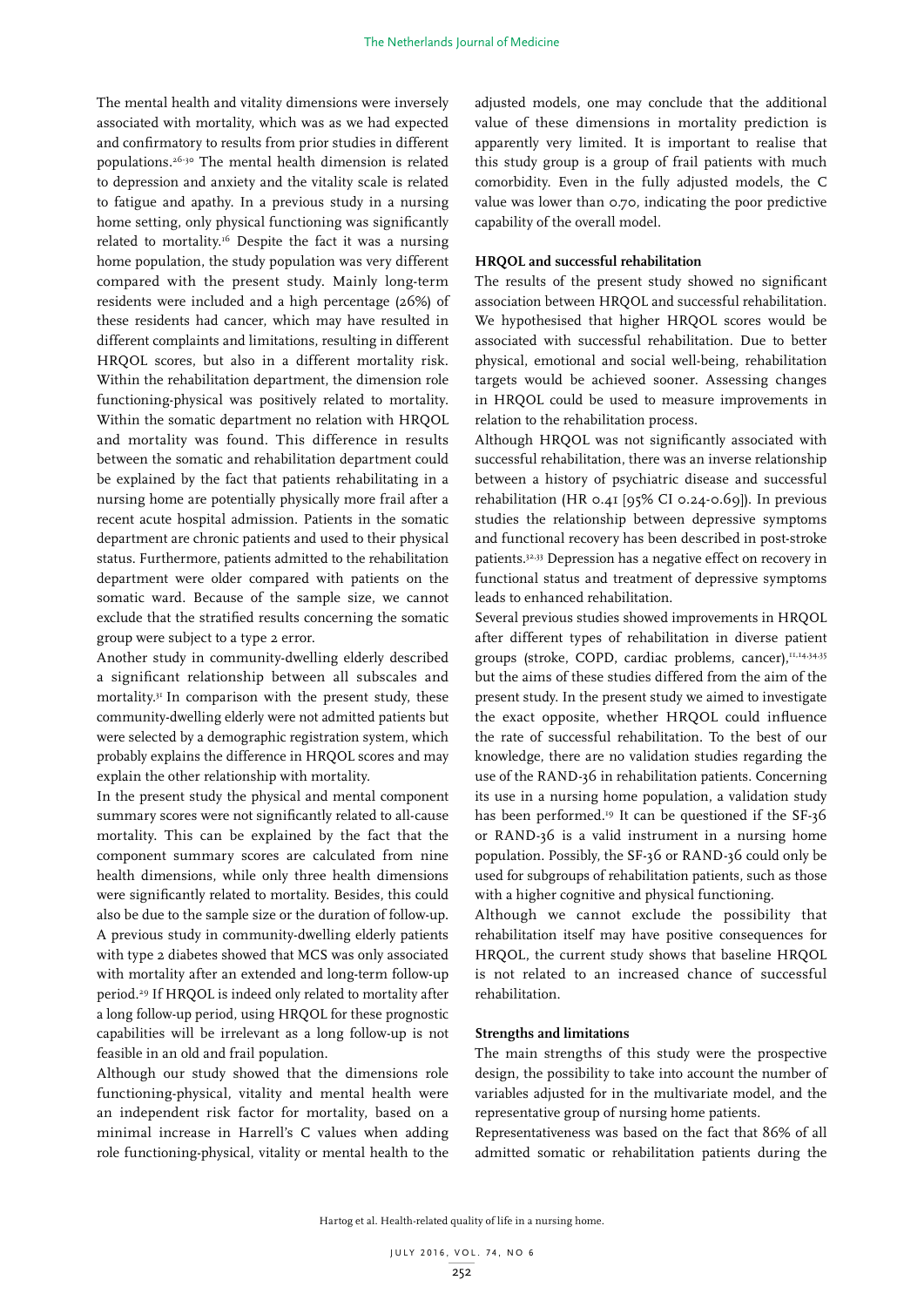study period participated in the present study. In addition, admission to a Dutch nursing home requires approval of a central indication committee and finally, the nursing home facility in the present study was a general nursing home, with somatic, psychogeriatric and rehabilitation departments, comparable with other Dutch nursing homes. There were also limitations. Firstly, due to the observational design it was not possible to establish a causal relation between HRQOL and mortality. Secondly, the RAND-36 questionnaires were not completed in 14% of the sample and this could have led to an uncertainty in the effect estimate. On the other hand, missing data were not significantly associated with mortality or successful rehabilitation: HR 0.89 (95% CI 0.47-1.71) and HR 1.41 (95% CI 0.47-4.23), respectively. The inability to complete questionnaires is a frequently observed problem in geriatric studies and indicative for severe morbidity. However, previous studies that investigated the RAND-36 had a lower response rate compared with present study.29,30,36

Thirdly, the adequacy of using the RAND-36 questionnaire within a nursing home population has been questioned in different studies.4,19 An important issue is that the RAND-36 entails several potentially inappropriate questions for this population.4,19 Due to the high heterogeneity in the nursing home population in general, the use of the RAND-36 could be more suitable for subgroups of rehabilitation patients, such as those with a higher cognitive and physical functioning.<sup>19</sup>

Fourthly, we did not investigate changes in HRQOL. A change in HRQOL could possibly have predicted mortality more accurately.37 Fifthly, successful rehabilitation was defined as discharge to home or a home for the elderly, where they remained self-reliant. As a consequence, patients with a worse outcome after rehabilitation but with a highly adapted home environment (e.g. stair lift, homecare, meal service) might have been discharged sooner. Finally, our study sample is rather small and therefore our results may be a matter of coincidence.

Confirmation of our results in other studies is necessary, preferably performed with HRQOL at several moments during rehabilitation.

## **C O N C L U S I O N S**

HRQOL was significantly associated with mortality for three dimensions, but partly in opposite directions. The additional value of HRQOL in mortality prediction is very limited. There were no independent associations between HRQOL and successful rehabilitation. The evaluation of HRQOL is important as a goal on its own; however, this study did not provide evidence for an association between HRQOL and successful rehabilitation within a nursing home population.

### **DISCLOSURES**

The authors declare no conflict of interest. No funding or financial support was received.

### **Ethical approval**

All procedures performed in studies involving human participants were in accordance with the ethical standards of the institutional and/or national research committee and with the 1964 Helsinki declaration and its later amendments or comparable ethical standards.

#### **Informed consent**

Informed consent was obtained from all individual participants included in the study.

### **REFERENCES**

- 1. Dev MK, Paudel N, Joshi ND, Shah DN, Subba S. Psycho-social impact of visual impairment on health-related quality of life among nursing home residents. BMC Health Services Res. 2014;14:345.
- 2. Kanwar A, Singh M, Lennon R, Ghanta K, McNallan SM, Roger VL. Frailty and health-related quality of life among residents of long-term care facilities. J Aging Health. 2013;25:792-802.
- 3. Almomani FM, McDowd JM, Bani-Issa W, Almomani M. Health-related quality of life and physical, mental, and cognitive disabilities among nursing home residents in Jordan. Qual Life Res. 2014;23:155-65.
- 4. Drageset J, Natvig GK, Eide GE, et al. Differences in health-related quality of life between older nursing home residents without cognitive impairment and the general population of Norway. J Clin Nurs. 2008;17:1227-36.
- 5. Ferrer A, Formiga F, Cunillera O, et al. Predicting factors of health-related quality of life in octogenarians: a 3-year follow-up longitudinal study. Qual Life Res. 2015;24:2701-11.
- 6. Sitoh YY, Lau TC, Zochling J, et al. Determinants of health-related quality of life in institutionalised older persons in northern Sydney. Intern Med J. 2005;35:131-4.
- 7. Missotten P, Squelard G, Ylieff M, et al. Quality of life in older Belgian people: comparison between people with dementia, mild cognitive impairment, and controls. Int J Geriatr Psychiatry. 2008;23:1103-9.
- 8. Wetzels RB, Zuidema SU, de Jonghe JF, Verhey FR, Koopmans RT. Determinants of quality of life in nursing home residents with dementia. Dement Geriatr Cogn Disord. 2010;29:189-97.
- 9. Tabali M, Ostermann T, Jeschke E, Dassen T, Heinze C. Does the care dependency of nursing home residents influence their health-related quality of life?-A cross-sectional study. Health Qual Life Outcomes. 2013;11:41.
- 10. Chen CM, Tsai CC, Chung CY, Chen CL, Wu KP, Chen HC. Potential predictors for health-related quality of life in stroke patients undergoing inpatient rehabilitation. Health Qual Life Outcomes. 2015;13:118.
- 11. Katona M, Schmidt R, Schupp W, Graessel E. Predictors of health-related quality of life in stroke patients after neurological inpatient rehabilitation: a prospective study. Health Qual Life Outcomes. 2015;13:58.
- 12. Van der Zee KI, Sanderman R. Het meten van de algemene gezondheidstoestand met de Rand-36, een handleiding. Tweede herziene druk. UMCG / Rijksuniversiteit Groningen, Research Institute SHARE. 2012 [December 2014]. Available from: http://www.rug.nl/share.
- 13. Marques A, Lourenço Ó, da Silva JA, da Silva JA. The burden of osteoporotic hip fractures in Portugal: costs, health related quality of life and mortality. Osteoporos Int. 2015;26:2623-30.
- 14. Rugbjerg M, Iepsen UW, Jørgensen KJ, Lange P. Effectiveness of pulmonary rehabilitation in COPD with mild symptoms: a systematic review with meta-analyses. Int J Chron Obstruct Pulmon Dis. 2015;10:791-801.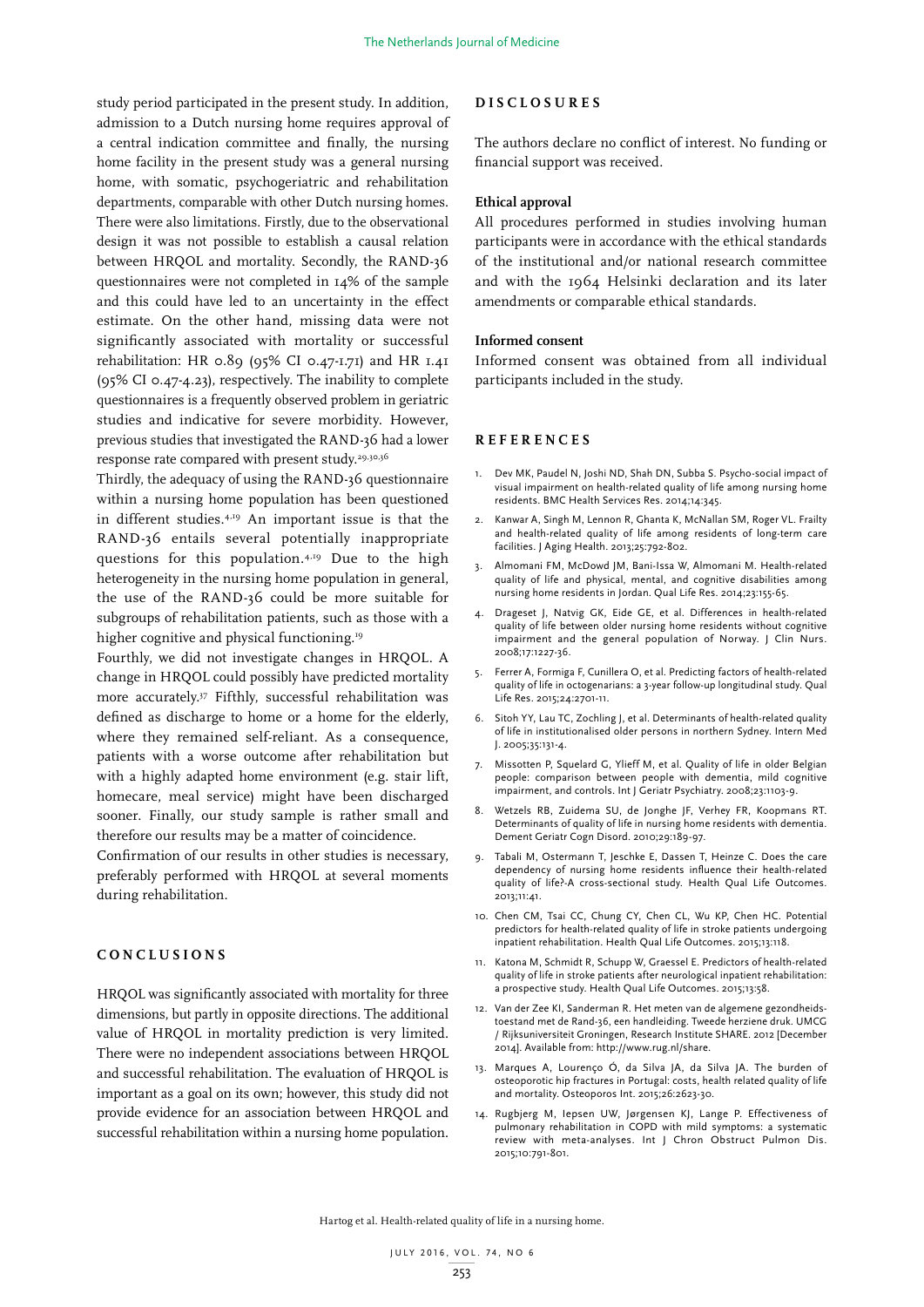- 15. Kurfirst V1, Mokráček A, Krupauerová M, et al. Health-related quality of life after cardiac surgery--the effects of age, preoperative conditions and postoperative complications. J Cardiothorac Surg. 2014;9:46.
- 16. Drageset J, Eide GE, Ranhoff AH. Mortality in nursing home residents without cognitive impairment and its relation to self-reported health-related quality of life, sociodemographic factors, illness variables and cancer diagnosis: a 5-year follow-up study. Qual Life Res. 2013;22:317-25.
- 17. von Elm E, Altman DG, Egger M, Pocock SJ, Gotzsche PC, Vandenbroucke JP. The Strengthening the Reporting of Observational Studies in Epidemiology (STROBE) statement: guidelines for reporting observational studies. J Clin Epidemiology. 2008;61:344-9.
- 18. Hartog LC, Cizmar-Sweelssen M, Knipscheer A, et al. The association between orthostatic hypotension, falling and successful rehabilitation in a nursing home population. Arch Gerontol Geriatr. 2015;61:190-6.
- 19. Andresen EM, Gravitt GW, Aydelotte ME, Podgorski CA. Limitations of the SF-36 in a sample of nursing home residents. Age Ageing. 1999;28:562-6.
- 20. Van der Zee KI, Sanderman R, Heyink JW, de Haes H. Psychometric qualities of the RAND 36-Item Health Survey 1.0: a multidimensional measure of general health status. Int J Behav Med. 1996;3:104-22.
- 21. Ware JE, Keller SD. SF-36 Physical and Mental Health Summary Scales: A User's Manual. Boston: The Health Institute; 1994.
- 22. Schemper M, Henderson R. Predictive accuracy and explained variation in Cox regression. Biometrics. 2000;56:249-55.
- 23. Choodari-Oskooei B, Royston P, Parmar MK. A simulation study of predictive ability measures in a survival model I: explained variation measures. Stat Med. 2012;31:2627-43.
- 24. Askari M, Kiely DK, Lipsitz LA. Is pulse pressure a predictor of cardiovascular complications in a frail elderly nursing home population? Aging Clin Exp Res. 2004;16:206-11.
- 25. Benetos A, Labat C, Rossignol P, et al. Treatment With Multiple Blood Pressure Medications, Achieved Blood Pressure, and Mortality in Older Nursing Home Residents: The PARTAGE Study. JAMA Intern Med. 2015;176:989-95.
- 26. Ul-Haq Z, Mackay DF, Pell JP1. Association between physical and mental health-related quality of life and adverse outcomes; a retrospective cohort study of 5,272 Scottish adults. BMC Public Health. 2014;14:1197.
- 27. Xie G, Laskowitz DT, Turner EL, et al. Baseline health-related quality of life and 10-year all-cause mortality among 1739 Chinese adults. PLoS One. 2014;9:e101527.
- 28. Ediebah DE, Coens C, Zikos E, et al. Does change in health-related quality of life score predict survival? Analysis of EORTC 08975 lung cancer trial. Br J Cancer. 2014;110:2427-33.
- 29. Landman GW, van Hateren KJ, Kleefstra N, Groenier KH, Gans RO, Bilo HJ. Health-related quality of life and mortality in a general and elderly population of patients with type 2 diabetes (ZODIAC-18). Diabetes Care. 2010;33:2378-82.
- 30. Kleefstra N, Landman GW, Houweling ST, et al. Prediction of mortality in type 2 diabetes from health-related quality of life (ZODIAC-4). Diabetes Care. 2008;31:932-3.
- 31. Tsai SY, Chi LY, Lee CH, Chou P. Health-related quality of life as a predictor of mortality among community-dwelling older persons. Eur J Epidemiol. 2007;22:19-26.
- 32. Morris PL, Raphael B, Robinson RG. Clinical depression is associated with impaired recovery from stroke. Med J Aust. 1992;157:239-42.
- 33. Saxena SK, Ng TP, Koh G, Yong D, Fong NP. Is improvement in impaired cognition and depressive symptoms in post-stroke patients associated with recovery in activities of daily living? Acta Neurol. Scand. 2007;115:339-46.
- 34. Passchier E, Stuiver MM, van der Molen L, Kerkhof SI, van den Brekel MW, Hilgers FJ. Feasibility and impact of a dedicated multidisciplinary rehabilitation program on health-related quality of life in advanced head and neck cancer patients. Eur Arch Otorhinolaryngol. 2016;273:1577-87.
- 35. Ter Hoeve N, van Geffen ME, Post MW, et al. Participation in society in patients with coronary artery disease before and after cardiac rehabilitation. Arch Phys Med Rehabil. 2015;96:1110-6.
- 36. Chang HT, Liu LF, Chen CK, Hwang SJ, Chen LK, Lu FH. Correlates of institutionalized senior veterans' quality of life in Taiwan. Health Qual Life Outcomes. 2010;8:70.
- 37. Fan VS, Au DH, McDonell MB, Fihn SD. Intraindividual change in SF-36 in ambulatory clinic primary care patients predicted mortality and hospitalizations. J Clin Epidemiol. 2004;57:277-83.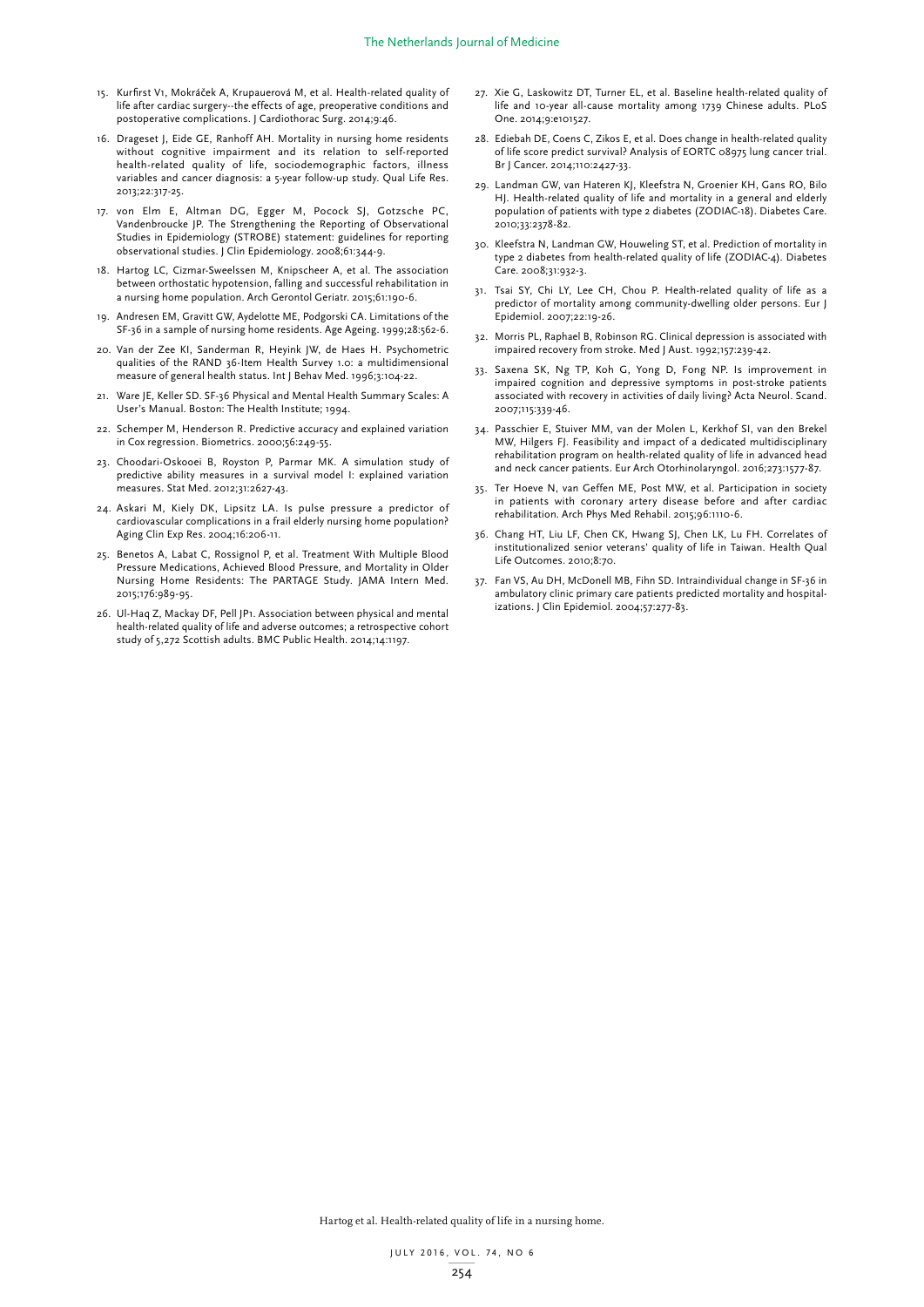# **APPENDIX**

**Table 1.** *Baseline characteristics for somatic and rehabilitation department and patients with missing and without missing data* 

| Characteristic                              | Somatic<br>patients<br>$N = 36$ | <b>Rehabilitation</b><br>patients<br>$N = 123$ | p-value   | Missing data<br>$N = 25$ | Without<br>missing data<br>$N = 159$ | p-value                  |
|---------------------------------------------|---------------------------------|------------------------------------------------|-----------|--------------------------|--------------------------------------|--------------------------|
| Demographics                                |                                 |                                                |           |                          |                                      |                          |
| Age <sup>a</sup>                            | 80 (61-85)                      | $82(76-86)$                                    | 0.01      | 82 (78-91)               | 79 (75-85)                           | 0.16                     |
| Female gender <sup>b</sup>                  | 22 (61%)                        | 89 (72%)                                       | 0.20      | 17 (68%)                 | ш (70%)                              | 0.86                     |
| BMI, $kg/m^{2a}$                            | $28(23-32)$                     | $25(23-28)$                                    | 0.02      | $26(23-29)$              | $27(23-29)$                          | 0.64                     |
| Hypertension <sup>b</sup>                   | 23 (64%)                        | 101 (82%)                                      | 0.02      | 23 (92%)                 | 124 (78%)                            | 0.10                     |
| History of CVD <sup>b</sup>                 | 20 (56%)                        | 47 (38%)                                       | 0.06      | 16 (64%)                 | 67(42%)                              | 0.04                     |
| Diabetes mellitus <sup>b</sup>              | 14 (39%)                        | 54 (44%)                                       | 0.59      | 6(24%)                   | 68 (43%)                             | 0.08                     |
| Dementiab                                   | 3(8%)                           | 8(7%)                                          | 0.70      | 10 (40%)                 | II (7%)                              | < 0.001                  |
| Psychiatric disease <sup>b</sup>            | 22(61%)                         | 32(26%)                                        | < 0.001   | 13 (52%)                 | 54 (34%)                             | 0.08                     |
| Pulmonary disease <sup>b</sup>              | 7(19%)                          | 33 (27%)                                       | 0.37      | 8(32%)                   | 40 (25%)                             | 0.47                     |
| Current smoker <sup>b</sup>                 | 9(25%)                          | 12 (8%)                                        | 0.02      | 3(12%)                   | 21 (13%)                             | 0.87                     |
| Number of medicines <sup>a</sup>            | $9(7-12)$                       | $9(6-10)$                                      | 0.57      | $9(8-13)$                | $9(6-11)$                            | 0.15                     |
| <b>Measurements</b>                         |                                 |                                                |           |                          |                                      |                          |
| Physical functioning <sup>a</sup>           | $5(0-29)$                       | 15 (5-30)                                      | 0.02      | $\blacksquare$           | $IO(5-30)$                           | ÷,                       |
| Social functioning <sup>a</sup>             | $50(50-63)$                     | $50(50-63)$                                    | 0.99      |                          | 50 (50-63)                           |                          |
| Role functioning-<br>physical <sup>a</sup>  | $63 (0-100)$                    | $O (O-25)$                                     | $<$ 0.00I | ÷,                       | $0 (0-50)$                           | $\overline{\phantom{a}}$ |
| Role functioning-<br>emotional <sup>a</sup> | IOO (0-IOO)                     | $67$ (0-100)                                   | O.I2      |                          | $83(0-100)$                          | ÷,                       |
| Mental health <sup>a</sup>                  | 66 (48-84)                      | 68 (60-80)                                     | 0.29      |                          | $68(56-80)$                          |                          |
| Bodily pain <sup>a</sup>                    | 68(45-100)                      | $57(22-78)$                                    | 0.02      |                          | $67(22-80)$                          | ÷,                       |
| Vitality <sup>a</sup>                       | $55(31-79)$                     | $65(50-75)$                                    | 0.19      |                          | $65(45-75)$                          |                          |
| General health<br>perception <sup>a</sup>   | 53 (40-79)                      | 55 (45-75)                                     | 0.72      |                          | $55(40-75)$                          | ÷,                       |
| Health change <sup>a</sup>                  | $50(25-50)$                     | $50(25-50)$                                    | 0.20      |                          | $50(25-50)$                          |                          |
| PCS score <sup>a</sup>                      | $53(39-69)$                     | 42 (33-54)                                     | 0.03      |                          | 44 (34-57)                           |                          |
| MCS score <sup>a</sup>                      | 62 (46-76)                      | $59(48-74)$                                    | 0.89      | $\overline{a}$           | $69(48-74)$                          | $\overline{\phantom{a}}$ |
|                                             |                                 |                                                |           |                          |                                      |                          |

Data are medians (interquartile range) or N (%). Mann-Whitney U test was used to compare groups. <sup>b</sup>Chi Square test was used to compare groups. CVD = cardiovascular disease; PCS = physical component summary; MCS = mental component summary.